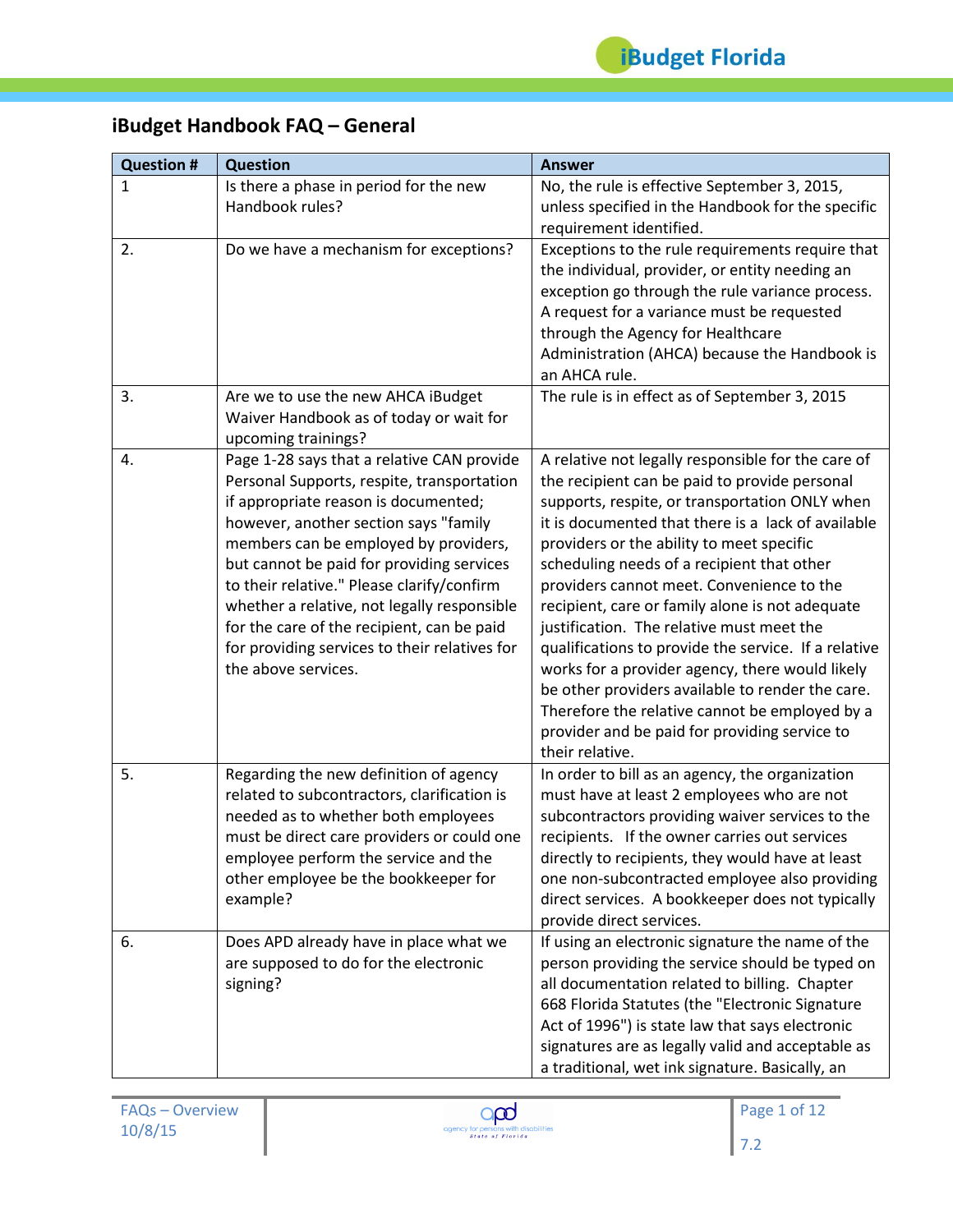

|                                                         | electronic signature is an electronic version of<br>someone's signature. For example, I sign a form<br>and I scan or fax you a copy - that's an electronic<br>signature. |
|---------------------------------------------------------|--------------------------------------------------------------------------------------------------------------------------------------------------------------------------|
| Is the Core Assurance no longer a separate<br>Appendix? | The content of the core assurances have been<br>incorporated into other parts of the Handbook<br>where applicable.                                                       |

### **iBudget Handbook FAQ – Provider Issues**

| $\overline{1}$ .<br>2. | Should we use the new iBudget Handbook<br>to remediate concerns from today<br>forward? How do we implement<br>remediation for concerns presented today<br>forward but related to dates prior to this<br>Handbook implementation date?<br>Is the new rule saying that the                                                                                                                                               | Services provided prior to September 3, 2015,<br>will be reviewed against the rules that were in<br>effect at the time the services were provided.<br>For services provided September 3 and forward,<br>this iBudget Handbook rule will be used.<br>No, providers can have subcontractors.                                                                                      |
|------------------------|------------------------------------------------------------------------------------------------------------------------------------------------------------------------------------------------------------------------------------------------------------------------------------------------------------------------------------------------------------------------------------------------------------------------|---------------------------------------------------------------------------------------------------------------------------------------------------------------------------------------------------------------------------------------------------------------------------------------------------------------------------------------------------------------------------------|
|                        | subcontractors must become W-2<br>employees?                                                                                                                                                                                                                                                                                                                                                                           |                                                                                                                                                                                                                                                                                                                                                                                 |
| 3.                     | The new Handbook states that in order to<br>bill ABC rates you have to employ two or<br>more people that have W-2s. Does this<br>apply to new providers only or will the old<br>providers need to make the appropriate<br>changes for this rule. If the old providers<br>do not have two or more employees will<br>they have to bill at a solo rate? If so, how<br>will the provider still be classified an<br>agency? | This provision is applicable to all providers as of<br>the effective date of September 3, 2015. If a<br>provider only employees subcontractors or does<br>not have at least 2 employees providing waiver<br>services, they must bill at the solo rate.                                                                                                                          |
| 4.                     | What does this mean for providers who<br>have not yet been reviewed by Delmarva<br>this year?                                                                                                                                                                                                                                                                                                                          | Services provided prior to September 3, 2015,<br>will be reviewed against the rules that were in<br>effect at the time the services were provided.<br>For services provided September 3 and forward,<br>this iBudget Handbook rule will be used. For<br>certain requirements, the iBudget Handbook<br>allows an implementation period for providers<br>to come into compliance. |
| 5.                     | Are Policies and Procedures now required<br>for solo providers wanting to provide SLC<br>and SE services or are agencies just<br>required to submit Policies and<br>Procedures?                                                                                                                                                                                                                                        | Policies and Procedures are only required for<br>agency providers. Please refer to page 2-7 in the<br>Handbook.                                                                                                                                                                                                                                                                 |
| 6.                     | As per the new definition of Agency we<br>are required to have 2 employees but it is<br>not clear as to the specification of these 2<br>employees, could it be the owner and the                                                                                                                                                                                                                                       | In order to bill as an agency, the organization<br>must have at least 2 employees who are not<br>subcontractors carrying out the direct service to<br>the recipients. If the owner carries out services                                                                                                                                                                         |

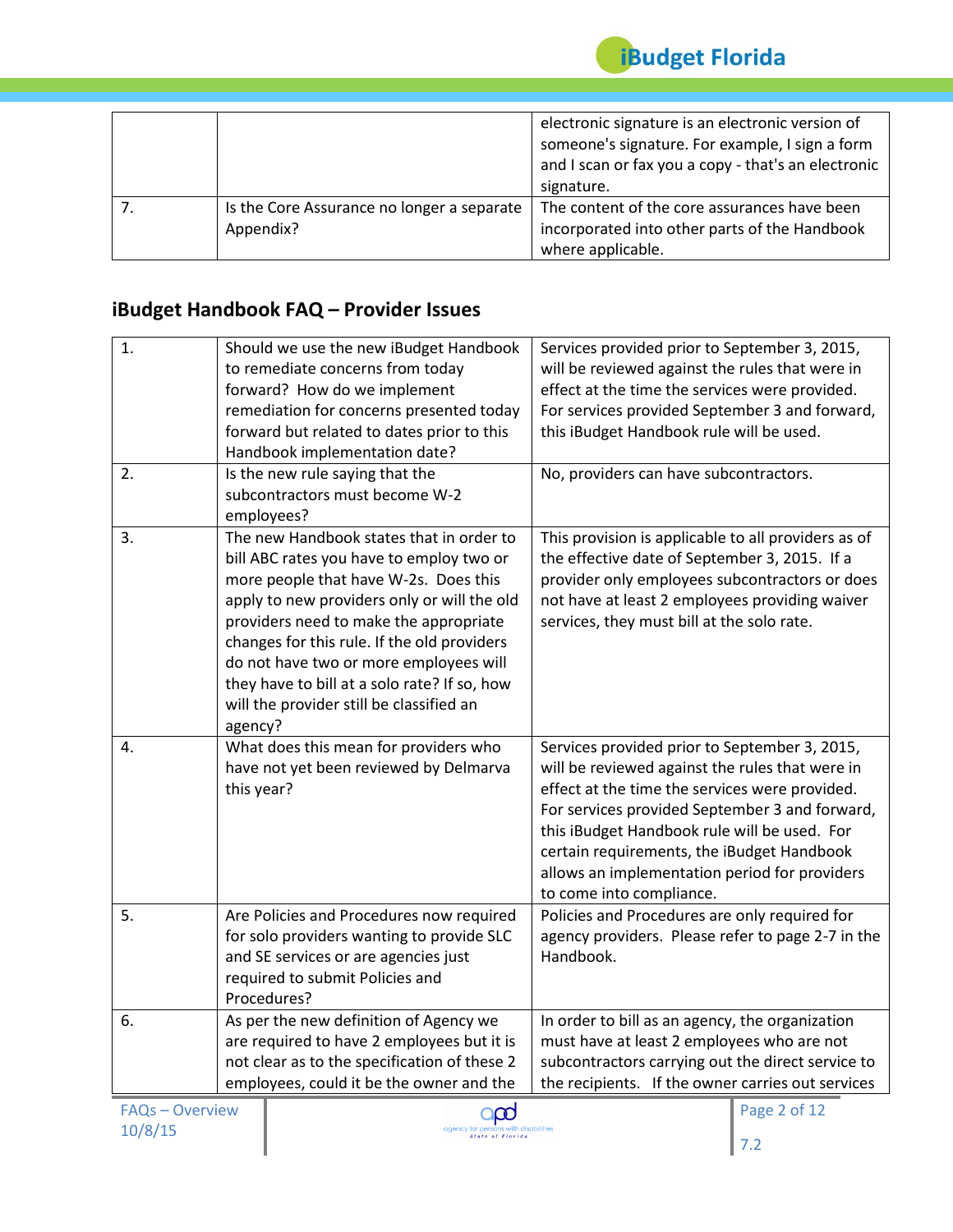

|    | vice president of the company that            | directly to recipients, they would have at least    |
|----|-----------------------------------------------|-----------------------------------------------------|
|    | supervise the independent contractors,        | one non-subcontracted employee also providing       |
|    | visit the families and recipients as needed   | direct services.                                    |
|    | including to complete the documents           |                                                     |
|    | needed (bill of rights, choices and rights,   |                                                     |
|    | emergency plan, etc.) and work as on-call     |                                                     |
|    | staff for nights weekends and holidays.       |                                                     |
| 7. | If my agency has 2 employees (which           | The definition of Agency specifies that at least 2  |
|    | includes the agency owner) who perform        | individuals at the organization (which can          |
|    | administrative and management functions       | include the owner) provide waiver services. The     |
|    | regarding waiver services including           | employee must meet qualifications and be            |
|    | training, compliance and auditing and         | scheduled to and carry out the service regularly.   |
|    | these 2 employees are qualified               |                                                     |
|    | (experience and required training) to         |                                                     |
|    | provide direct care while all our other staff |                                                     |
|    | are contractors, are we able to bill as an    |                                                     |
|    | agency? In other words, the employees         |                                                     |
|    | have all the necessary qualifications to      |                                                     |
|    | provide direct care, but do not actually bill |                                                     |
|    | hours. They can, however; "carry out" the     |                                                     |
|    | enrolled services if needed.                  |                                                     |
| 8. | If one was an agency provider with the        | In order to bill as an agency, the organization     |
|    | appropriate provider number and provider      | must have at least 2 employees who are not          |
|    | agreement, and decided to have "all"          | subcontractors provide the waiver service to the    |
|    | 1099s and no employees, are you then          | recipients. If the owner provides services          |
|    | allowed to operate as an agency provider      | directly to recipients, they would have at least    |
|    | with the ability to hire others and just be   | one non-subcontracted employee also providing       |
|    | reimbursed at the solo provider rate? Or      | waiver services. The provider agency status can     |
|    | are you then demoted from agency to solo      | remain but the billing rate must be at the solo     |
|    | provider striping you of the ability to hire  | rate. For purposes of the service authorization     |
|    | others and just be hands-on direct care?      | the provider would have to be designated as a       |
|    | Is it your choice as an agency to do 1099s    | solo provider in the iBudget system. In order to    |
|    | only and not have 2 employees? Can this       | change your status in the APD system, please        |
|    | be done and you just accept the lesser        | contact your provider liaison in the APD Regional   |
|    | rate? The way the rule reads, this is         | office.                                             |
|    | unclear. It says if you want to be            |                                                     |
|    | reimbursed at the agency rates you need       |                                                     |
|    | two employees. That does not address if       |                                                     |
|    | you were as an agency willing to accept       |                                                     |
|    | the lesser rate and not have two              |                                                     |
|    | employees.                                    |                                                     |
| 9. | If an individual currently has live-in staff  | Page 2-66 states, "Supported living coaching        |
|    | that also act as a supported living coach,    | services may not be provided by a supported         |
|    | would this arrangement be grandfathered       | living coach who is living in a recipient's home. " |
|    | and allowed to continue or is there a grace   | There is no grandfathering or implementation        |
|    | period in which to come into compliance?      | language related to this provision.                 |

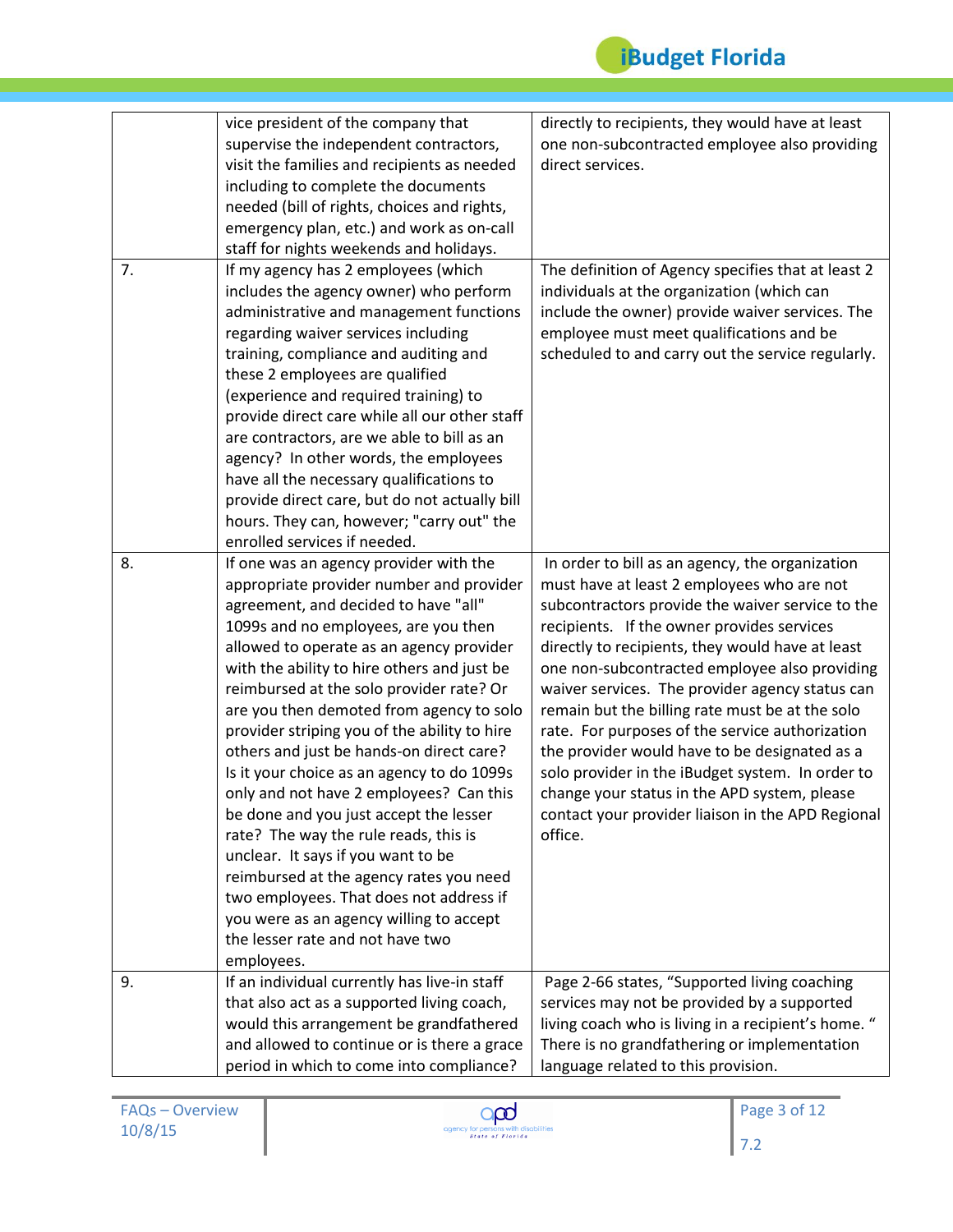

| 10. | What is considered professional<br>experience?                                                                                                                                             | Professional experience refers to people with<br>formal work experience in a particular field with<br>a defined schedule, work duties and time period.<br>Professional employment must be verifiable.                                                                                                                                                                                               |
|-----|--------------------------------------------------------------------------------------------------------------------------------------------------------------------------------------------|-----------------------------------------------------------------------------------------------------------------------------------------------------------------------------------------------------------------------------------------------------------------------------------------------------------------------------------------------------------------------------------------------------|
| 11. | If an employee of a companion, personal<br>supports or respite provider was hired<br>before September 2015, but changes<br>employees, do they still fall under<br>previous qualifications? | Yes, if there are no gaps in employment. For<br>companion, respite, or personal support<br>providers, providers and employees providing<br>services hired before September 2015 (the<br>effective date of this rule), with no break in<br>employment, must meet the qualifications<br>outlined in Developmental Disabilities Waiver<br>Service Coverage and Limitations Handbook,<br>November 2010. |

### **iBudget Handbook FAQ – Qualifications**

| 1. | When do new provider qualifications<br>begin? For example residential habilitation<br>says "this is effective for providers<br>enrolled after January 1, 2015". Does the<br>Handbook provision only apply to waiver<br>providers who were initially enrolled on or<br>after 1/1/15?                                                                                                                                                                                                                                                                                     | Yes, for residential habilitation it applies to<br>providers initially enrolled on or after 1/1/15.<br>For all other services the Handbook states<br>specified dates for when the qualifications are in<br>effect.                                                                                                                                                                                                                                                                                                                                                                                                                                                                                                                                                                                                                                                      |
|----|-------------------------------------------------------------------------------------------------------------------------------------------------------------------------------------------------------------------------------------------------------------------------------------------------------------------------------------------------------------------------------------------------------------------------------------------------------------------------------------------------------------------------------------------------------------------------|-------------------------------------------------------------------------------------------------------------------------------------------------------------------------------------------------------------------------------------------------------------------------------------------------------------------------------------------------------------------------------------------------------------------------------------------------------------------------------------------------------------------------------------------------------------------------------------------------------------------------------------------------------------------------------------------------------------------------------------------------------------------------------------------------------------------------------------------------------------------------|
| 2. | The new Handbook removed the level 3<br>Board Certified Behavior Analyst from<br>being qualified to perform the oversite<br>requirements for behavior focus group<br>homes. Can you please clarify if this is an<br>error? We do not believe there are<br>enough level 1 and 2 practitioners to meet<br>this requirement. While a Board Certified<br>assistant Behavior Analyst is able to<br>provide the 20 hour training and supervise<br>behavior assistants, it makes no sense that<br>they can no longer provide the required<br>oversite to Behavior Focus homes. | This is not an error. Pursuant to the Handbook<br>page 2-51, "A board certified behavior analyst or<br>a person licensed under Chapter 490 or Chapter<br>491, F.S., who meets the qualifications of a Level<br>1 or Level 2 behavior analysis provider, must<br>provide face-to-face monitoring of behavioral<br>services as described in the approved behavioral<br>programs implemented within the residential<br>program; as evidenced by a timesheet, a<br>contract indicating monitoring activities to be<br>conducted that meet the handbook<br>requirement, or a behavioral service provider<br>invoice, or some other form of documentation."<br>Page 1-21 states "<br>Providers and employees providing behavior<br>focus and intensive behavior residential<br>habilitation services hired before September<br>2015 (the effective date of this rule) with no |

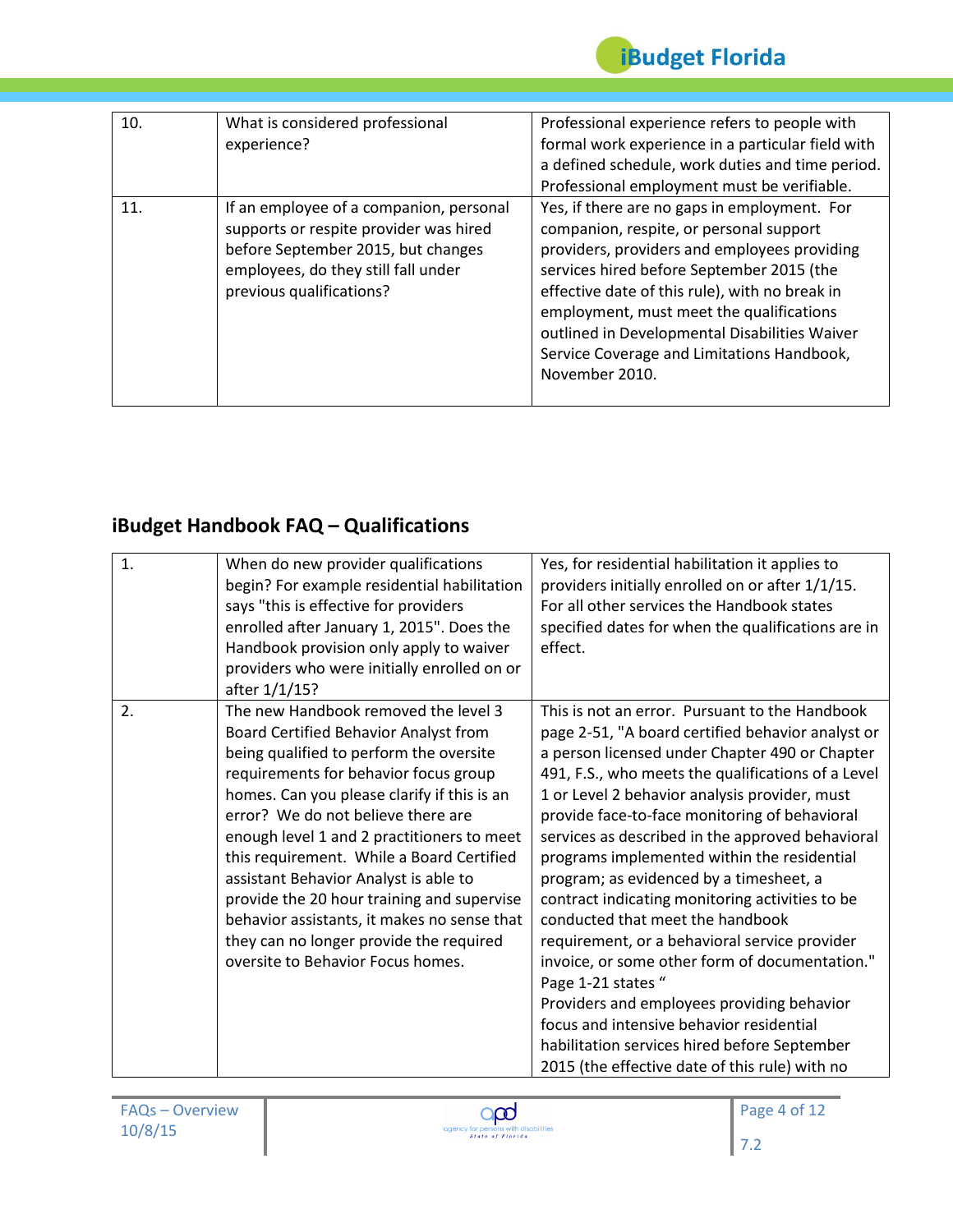|    |                                                                                                                                                                                                                                                                                                                                                                                                                                                                                                                                                                               | break in service, must meet the qualifications<br>outlined in Developmental Disabilities Waiver<br>Service Coverage and Limitations Handbook,<br>November 2010,                                                                                                                                                                                                                                                                            |
|----|-------------------------------------------------------------------------------------------------------------------------------------------------------------------------------------------------------------------------------------------------------------------------------------------------------------------------------------------------------------------------------------------------------------------------------------------------------------------------------------------------------------------------------------------------------------------------------|--------------------------------------------------------------------------------------------------------------------------------------------------------------------------------------------------------------------------------------------------------------------------------------------------------------------------------------------------------------------------------------------------------------------------------------------|
| 3. | Regarding page 1-21 of the Handbook -<br>does this just pertain to residential<br>habilitation direct care staff or does it<br>include the level of practitioner doing the<br>oversite? Providers and employees<br>providing behavior focus and intensive<br>behavior residential habilitation services<br>hired before September 2015 (the<br>effective date of this rule) with no break in<br>service, must meet the qualifications<br>outlined in Developmental Disabilities<br>Waiver Service Coverage and Limitations<br>Handbook, November 2010, as outlined<br>below". | Residential habilitation providers and employees<br>who were already enrolled prior to September<br>2015 must meet all qualifications of the<br>November 2010 Handbook. However, any new<br>providers or new employees must meet the<br>qualifications as specified in the September<br>2015 Handbook. The direct care qualifications<br>are on page 1-21. Other qualifications can be<br>found on pages 2-47, 2-51, 2-52, 2-54, and 2-55. |

### **iBudget Handbook FAQ – Training**

| $\mathbf{1}$ . | Do we need to obtain APD certification to<br>train our own employees in writing? How<br>do they define who meets the<br>qualifications to train in a specific subject?                                                                                                                                            | APD will no longer be conducting train the<br>trainer classes. In order to be a trainer of a<br>provider's own staff or other providers, a trainer<br>must meet the requirements in Appendix B.<br>Appendix J identifies the requirements to be a<br>trainer and includes the Trainer Agreement<br>Form, which must be signed by the trainer and<br>approved by APD staff. All trainings listed in the<br>Handbook are available.                                                                                                                                                                       |
|----------------|-------------------------------------------------------------------------------------------------------------------------------------------------------------------------------------------------------------------------------------------------------------------------------------------------------------------|---------------------------------------------------------------------------------------------------------------------------------------------------------------------------------------------------------------------------------------------------------------------------------------------------------------------------------------------------------------------------------------------------------------------------------------------------------------------------------------------------------------------------------------------------------------------------------------------------------|
| 2.             | Will providers be able to train on any part<br>of the Handbook or will all training come<br>through APD and when? Currently<br>providers can train themselves on the<br>Handbook as an overview and write up a<br>certificate for themselves since there is<br>limited to no training in the Regional<br>offices. | Providers need to read and familiarize<br>themselves with the iBudget Handbook. All<br>provider training requirements are identified in<br>Appendix B. We are currently offering the<br>Requirements for All Waiver Providers course on<br>this link:<br>http://apdcares.org/providers/training/require<br>ments.htm. After you click on this link, scroll<br>down to the Requirements for All Waiver<br>Providers PowerPoint Slideshow. The slideshow<br>starts instantly and provides a certificate of<br>completion at the end of the presentation that<br>can be printed. Appendix J identifies the |

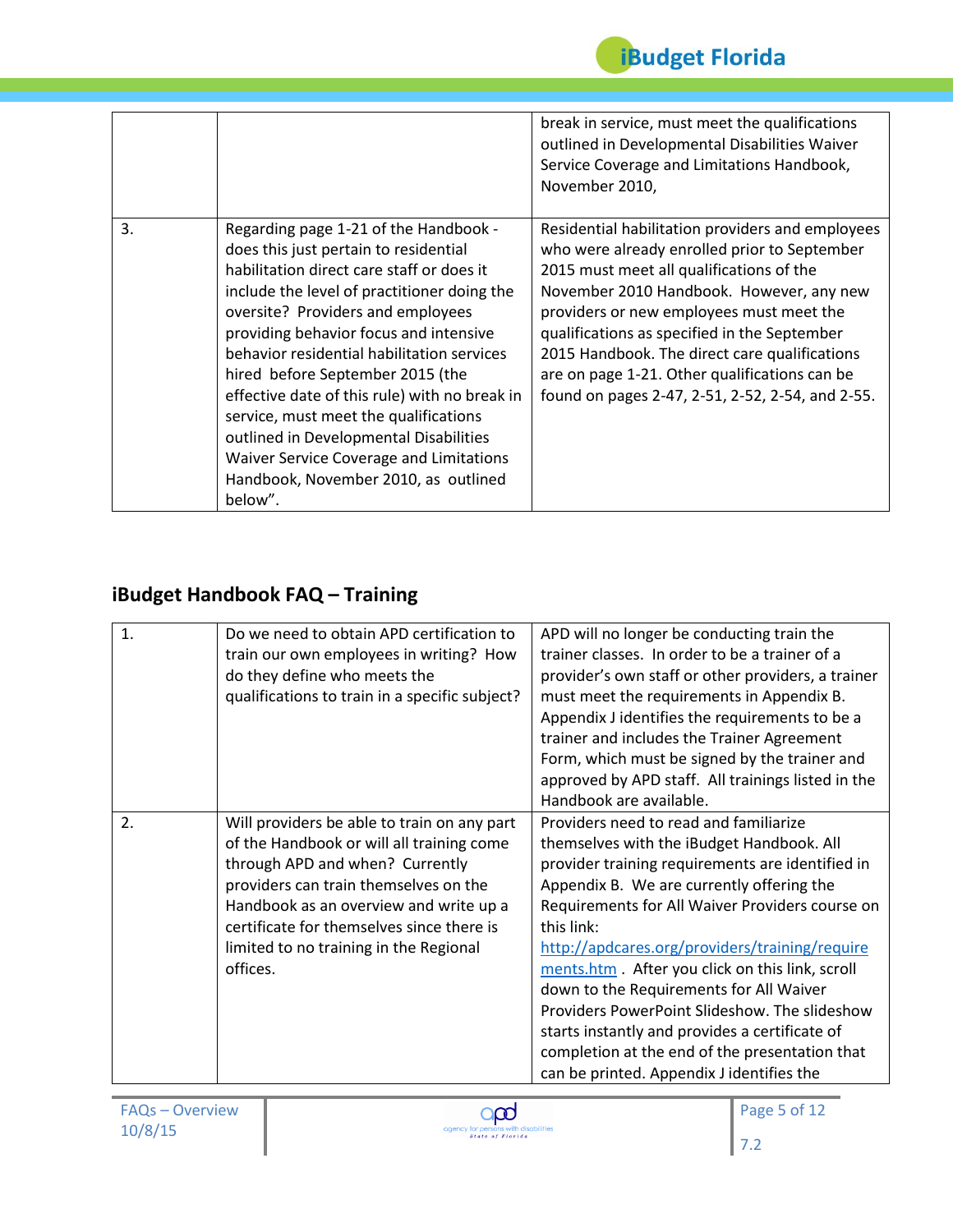

|     |                                                                                                                                                                                         | requirements to be a trainer and includes the<br>Trainer Agreement Form, which must be signed<br>by the trainer and approved by APD staff.<br>Agency providers who are approved by APD to<br>train on a specific topic in accordance with the<br>Handbook can train their staff. Training is<br>currently being developed and will be posted on<br>the TRAIN Florida Learning Management<br>System. |
|-----|-----------------------------------------------------------------------------------------------------------------------------------------------------------------------------------------|-----------------------------------------------------------------------------------------------------------------------------------------------------------------------------------------------------------------------------------------------------------------------------------------------------------------------------------------------------------------------------------------------------|
| 3.  | Regarding the already published training<br>schedule for providers already enrolled,<br>do we continue to post the sessions with<br>the old titles/hours for each session?              | No, do not continue to post sessions with old<br>titles.                                                                                                                                                                                                                                                                                                                                            |
| 4.  | Are the Regions expected to post both the<br>old and the new sessions in our last<br>quarter for this year? What about the<br><b>Requirements for All Waiver Providers</b><br>training? | Discontinue use of old titles. The "Requirements<br>for All Waiver Providers" training is posted on<br>the APD website for providers to utilize.                                                                                                                                                                                                                                                    |
| 5.  | When would we start using the new<br>course titles?                                                                                                                                     | New course titles should begin immediately.                                                                                                                                                                                                                                                                                                                                                         |
| 6.  | Is APD to continue WSC pre-service and<br>Region-specific trainings in its current<br>format?                                                                                           | WSC pre-service training is provided by the<br>approved trainers on the APD website at<br>http://apdcares.org/waiver/support-<br>coordination/. Region-specific training on<br>iBudget, ABC and liaison responsibilities can be<br>provided by the APD Regional office.                                                                                                                             |
| 7.  | When should regions conduct ABC and<br>iBudget training for WSCs? Can it be done<br>before they start providing services?                                                               | If the WSC has a signed Medicaid Waiver<br>Services Agreement, this can be conducted.                                                                                                                                                                                                                                                                                                               |
| 8.  | WSC agency heads (already approved in<br>the past) want to know if they can now<br>start providing the statewide training to<br>persons outside their agency.                           | Pre-service training can be provided by anyone<br>who meets the qualifications in Appendix J.<br>Please see page B-14 in reference to Region<br>Specific training.                                                                                                                                                                                                                                  |
| 9.  | Can Waiver Support Coordinator Agency<br>heads continue to conduct pre-service<br>training to their own staff?                                                                          | Pre-service training can be provided by anyone<br>who meets the qualifications in Appendix J.<br>Please see page B-14 in reference to Region<br>Specific training.                                                                                                                                                                                                                                  |
| 10. | Can Waiver Support Coordinator agency<br>heads be approved to conduct the other<br>training such as Core Competencies, Zero<br>Tolerance, etc.?                                         | No there are specific requirements based on the<br>iBudget Handbook for entities to be approved to<br>be trainers for Core Competencies, Zero<br>Tolerance, etc. These courses are currently<br>available per the website and will be made<br>available on TRAIN Florida Learning<br>Management System.                                                                                             |
| 11. | If I have been approved by APD to provide<br>the medication administration course to                                                                                                    | Please send an email request to Pamela London<br>indicating you are interested in becoming an                                                                                                                                                                                                                                                                                                       |

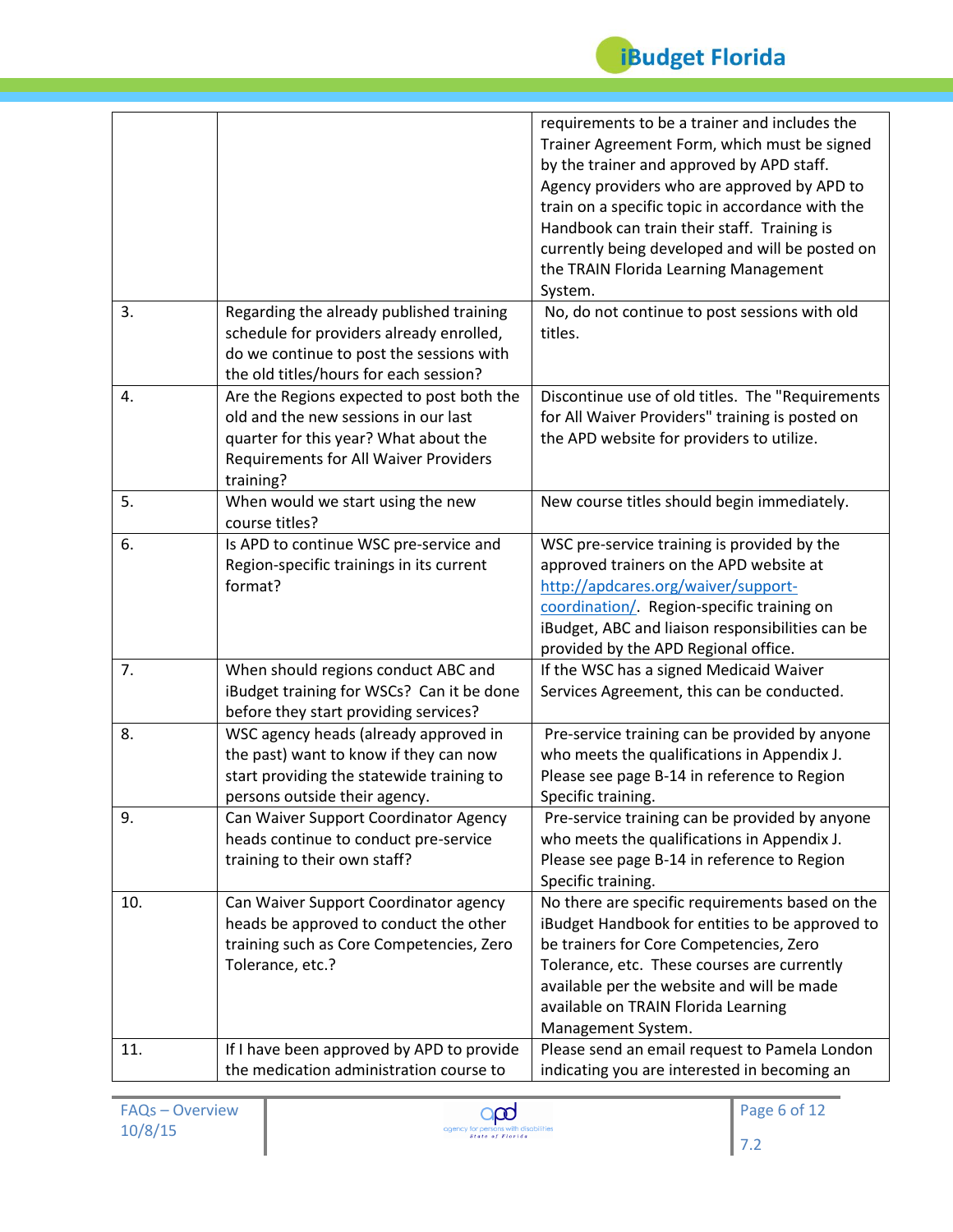

|     | providers and am interested in becoming                                                                                                                                                                                                                                                                                                                                                                                                                                                                                                                                                                                                                                                                                             | APD approved trainer and which courses you are                                                                                                                                                                                   |
|-----|-------------------------------------------------------------------------------------------------------------------------------------------------------------------------------------------------------------------------------------------------------------------------------------------------------------------------------------------------------------------------------------------------------------------------------------------------------------------------------------------------------------------------------------------------------------------------------------------------------------------------------------------------------------------------------------------------------------------------------------|----------------------------------------------------------------------------------------------------------------------------------------------------------------------------------------------------------------------------------|
|     | an APD approved trainer for the required                                                                                                                                                                                                                                                                                                                                                                                                                                                                                                                                                                                                                                                                                            | interested in providing. Pam's email address is                                                                                                                                                                                  |
|     | courses, who should I contact to begin the                                                                                                                                                                                                                                                                                                                                                                                                                                                                                                                                                                                                                                                                                          | Pamela.London@apdcares.org.                                                                                                                                                                                                      |
|     | process?                                                                                                                                                                                                                                                                                                                                                                                                                                                                                                                                                                                                                                                                                                                            |                                                                                                                                                                                                                                  |
| 12. | Page B2 - 3rd paragraph, last sentence                                                                                                                                                                                                                                                                                                                                                                                                                                                                                                                                                                                                                                                                                              | The Handbook does not identify a maximum                                                                                                                                                                                         |
|     | states "Students may retake a test if no                                                                                                                                                                                                                                                                                                                                                                                                                                                                                                                                                                                                                                                                                            | number of attempts.                                                                                                                                                                                                              |
|     | passing score was achieved." What does                                                                                                                                                                                                                                                                                                                                                                                                                                                                                                                                                                                                                                                                                              |                                                                                                                                                                                                                                  |
|     | this language mean? When are the re-                                                                                                                                                                                                                                                                                                                                                                                                                                                                                                                                                                                                                                                                                                |                                                                                                                                                                                                                                  |
|     | tests to be administered? How are they to                                                                                                                                                                                                                                                                                                                                                                                                                                                                                                                                                                                                                                                                                           |                                                                                                                                                                                                                                  |
|     | be administered? How many chances will                                                                                                                                                                                                                                                                                                                                                                                                                                                                                                                                                                                                                                                                                              |                                                                                                                                                                                                                                  |
|     | providers have to retake the tests?                                                                                                                                                                                                                                                                                                                                                                                                                                                                                                                                                                                                                                                                                                 |                                                                                                                                                                                                                                  |
| 13. | Appendix C, Page C-4 of the Handbook<br>requires the following for medication<br>administration training for an ADT<br>provider: In those facilities that perform<br>medication administration or use (or can<br>use) behavioral emergency procedures, a<br>minimum of at least one staff member or                                                                                                                                                                                                                                                                                                                                                                                                                                 | The program does not need to train 28 staff for<br>Medication Administration. There must be a<br>trained and certified staff person who delivers<br>the medication to the individual. That is the<br>intent of this requirement. |
|     | 50% of all staff at the facility (whichever is<br>greater) must have been trained on<br>Behavioral Emergency procedures Training<br>and Medication Administration Training<br>and Validation."                                                                                                                                                                                                                                                                                                                                                                                                                                                                                                                                      |                                                                                                                                                                                                                                  |
|     | We have a member who operates a fairly<br>large ADT with 56 staff members on<br>campus at any time during the program<br>day. The ADT has one individual on<br>medication for which they are responsible<br>for administering. The ADT has 3-5 people<br>on campus who are Med Certified and<br>they assure at least 1 trained and<br>validated person is on campus at all times.<br>In order to comply with the training<br>requirement as stated above, the program<br>will have to train 28 staff in medication<br>administration. This seems unreasonable<br>and is an unnecessary cost to the program<br>that is adequately covering the med<br>administration responsibility. Please<br>advise on what options the member may |                                                                                                                                                                                                                                  |
|     | have to avoid the expense and time of<br>unnecessary staff training and yet meet<br>regulations.                                                                                                                                                                                                                                                                                                                                                                                                                                                                                                                                                                                                                                    |                                                                                                                                                                                                                                  |
| 14. | Please let us know what plans are being                                                                                                                                                                                                                                                                                                                                                                                                                                                                                                                                                                                                                                                                                             | "Pursuant to the handbook, Appendix B-2,                                                                                                                                                                                         |
|     | made to allow time for adequate                                                                                                                                                                                                                                                                                                                                                                                                                                                                                                                                                                                                                                                                                                     | provider staff, management staff, and solo                                                                                                                                                                                       |

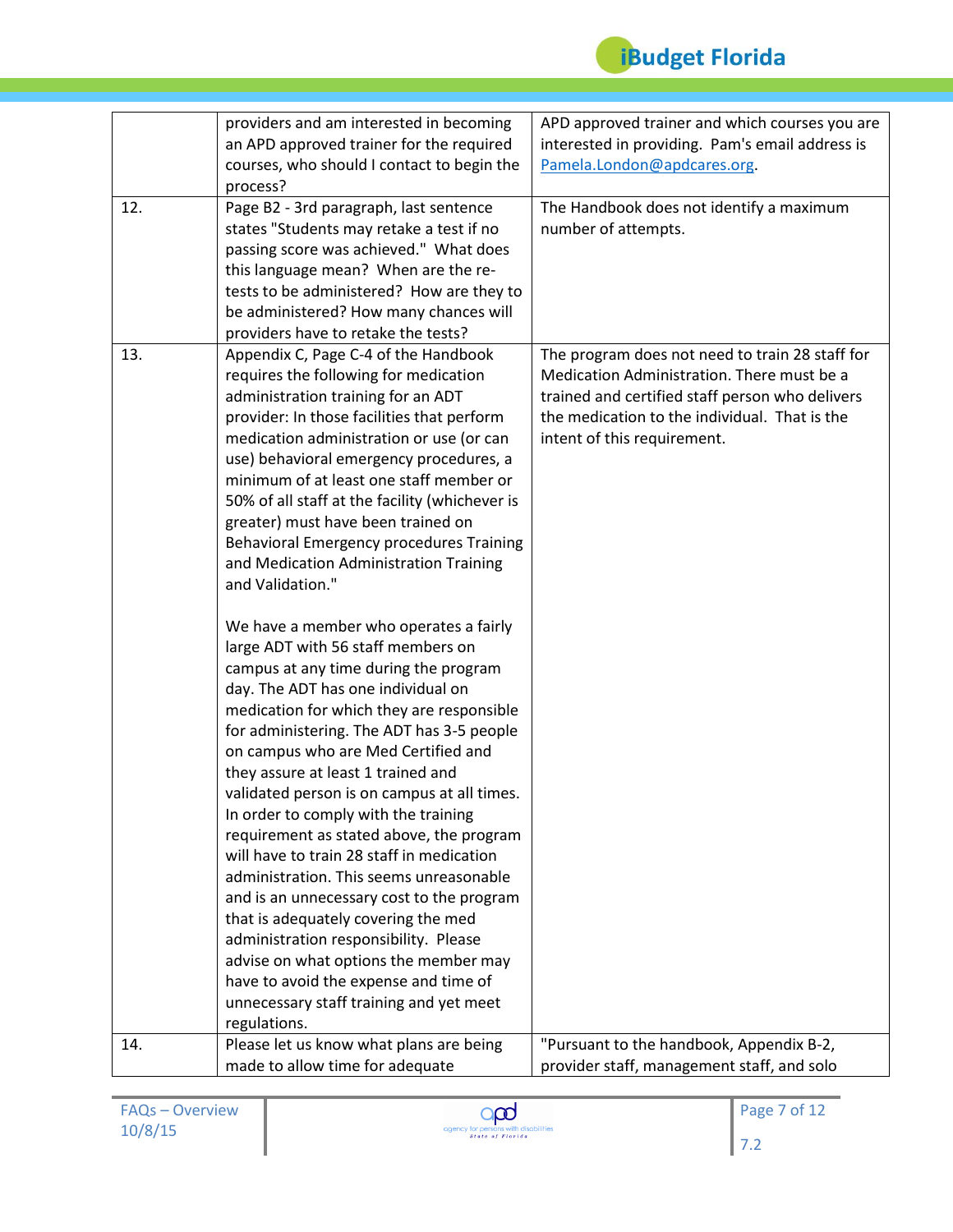

|     | implementation of these training<br>requirements. We would appreciate<br>having the agencies identify their plans in<br>writing so all stakeholders can be advised.                                                                                                                                          | providers rendering services prior to the<br>promulgation will have 18 months from the date<br>of this handbook's promulgation to come into<br>compliance with new training requirements not<br>previously completed in this Appendix. New<br>provider staff, management staff, and solo<br>providers enrolled and hired to render services<br>after the promulgation of this rule must be in<br>compliance with the rule. The use of trainers<br>certified by the named entities contained in the<br>following chart are effective immediately:<br>AIDS/HIV/Infection Control, First Aid, CPR and<br>HIPAA."<br>The "Requirements for All Waiver Providers<br>training" is posted on the APD website. Once<br>the TRAIN Florida Learning Management system |
|-----|--------------------------------------------------------------------------------------------------------------------------------------------------------------------------------------------------------------------------------------------------------------------------------------------------------------|-------------------------------------------------------------------------------------------------------------------------------------------------------------------------------------------------------------------------------------------------------------------------------------------------------------------------------------------------------------------------------------------------------------------------------------------------------------------------------------------------------------------------------------------------------------------------------------------------------------------------------------------------------------------------------------------------------------------------------------------------------------|
|     |                                                                                                                                                                                                                                                                                                              | is up and running, all of the APD specific<br>required training courses listed will be posted on<br>it.<br>More information will be forthcoming to provide<br>guidance on training resources to utilize.                                                                                                                                                                                                                                                                                                                                                                                                                                                                                                                                                    |
| 15. | I see where Person-Centered<br>planning/Choices and Rights is listed<br>under the course content for Direct Care<br>Core Competencies. Is Person-centered<br>planning/Choices and rights now part of<br>that training and no longer separate<br>trainings?                                                   | Yes                                                                                                                                                                                                                                                                                                                                                                                                                                                                                                                                                                                                                                                                                                                                                         |
| 16. | I did not see where the course "Behavioral<br>Emergency Procedures" is listed on the<br>APD website. This new staff would need to<br>have that class for this particular client<br>within 30 days of providing services. Do<br>you know when that class is expected to<br>be offered?                        | Curricula is developed by private vendors<br>consistent with APD's Rule Chapter 65G-8,<br>Reactive Strategies, F.A.C., as well as reviewed<br>approved in writing by APD state office. Options<br>can be found on<br>http://www.apdcares.org/providers/training/<br>Click on "Required Service Specific Training" and<br>then the "Reactive Strategies Trainers" page.                                                                                                                                                                                                                                                                                                                                                                                      |
| 17. | The trainings listed on the training<br>calendar are offered in Fort Lauderdale<br>and Fort Myers. Is there a new training<br>calendar with classes offered closer to our<br>area scheduled to be posted to within the<br>next month or so? The new staff will have<br>30-90 days to complete the trainings. | Courses are available statewide. However, the<br>Training Calendar is being updated to reflect<br>changes from the Handbook. Providers may also<br>visit the APD website for links to available<br>trainings online or other courses at<br>http://apd.myflorida.com/providers/training/                                                                                                                                                                                                                                                                                                                                                                                                                                                                     |

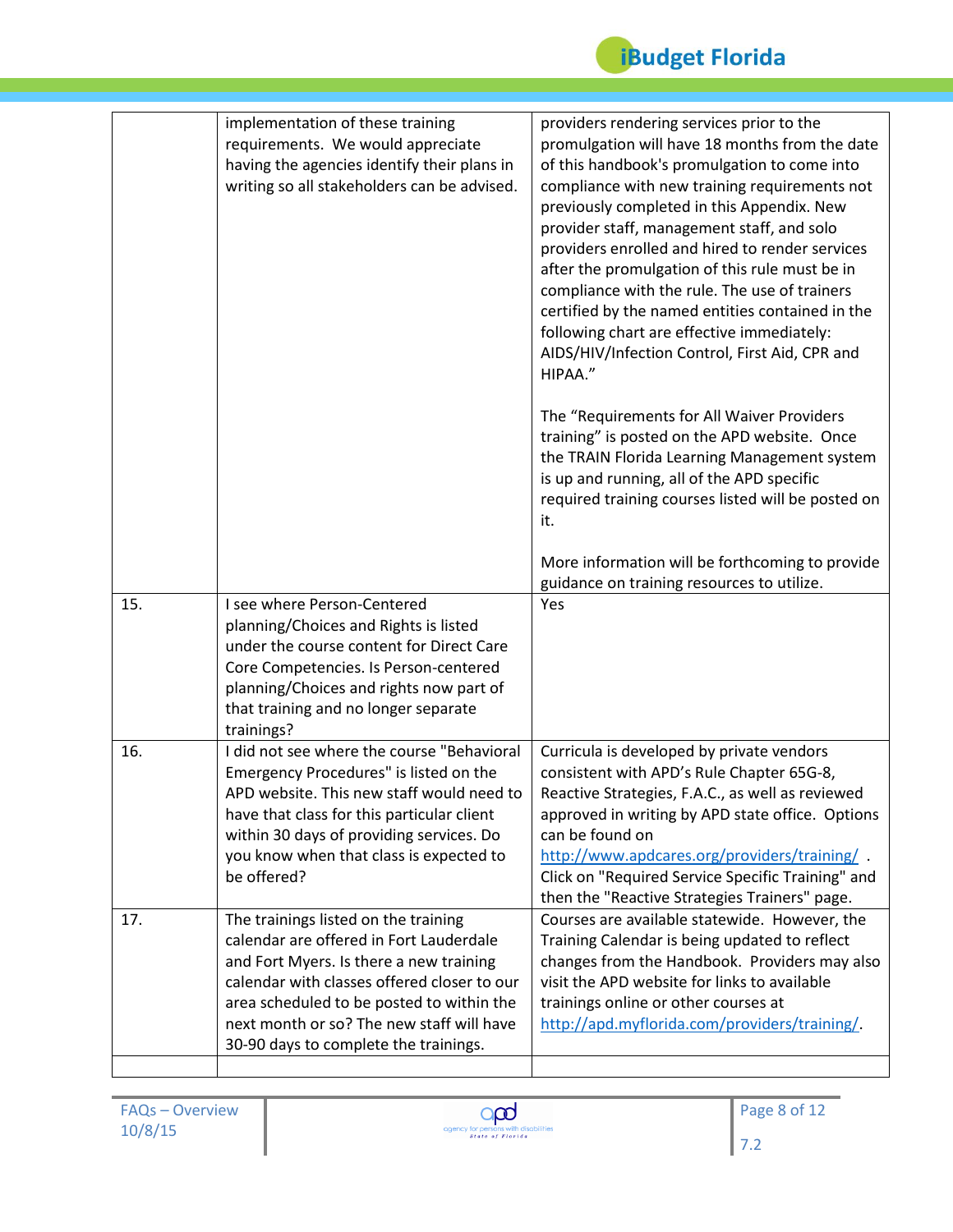

| 18. | Does anyone we hire starting September  | We are currently offering this course          |
|-----|-----------------------------------------|------------------------------------------------|
|     | 2015 have to have the Requirements for  | requirement on this link:                      |
|     | all Waiver Providers Course prior to    | http://apdcares.org/providers/training/require |
|     | starting working or does this apply to  | ments.htm. After you click on this link scroll |
|     | caregivers/Independent contractors      | down to the Requirements for All Waiver        |
|     | working for our Agency? Can you tell me | Providers PowerPoint Slideshow. The slideshow  |
|     | where they can obtain this course?      | starts instantly and provides a certificate of |
|     |                                         | completion at the end of the presentation that |
|     |                                         | can be printed.                                |

## **iBudget Handbook FAQ – Legal Related**

| Does the family have 120 appeal rights<br>due to reduction in services?                       | If a service is denied, reduced or terminated, the<br>individual has fair hearing rights under 393.125<br>F.S. In these instances, APD issues a notice of the<br>fair hearing rights and the individual can request<br>a fair hearing. |
|-----------------------------------------------------------------------------------------------|----------------------------------------------------------------------------------------------------------------------------------------------------------------------------------------------------------------------------------------|
| Could a hearing judge decide that the<br>consumer retain his original allocation of<br>hours? | The hearing officer is bound by the rule<br>limitation. If the Judge decides to exceed the<br>limit, it would be subject to appeal.                                                                                                    |

#### **iBudget Handbook FAQ – Services**

| 1.               | Is it going to remain APD process to only<br>approve 1440 hours of Adult Day Training<br>when approving the Significant Additional<br>Needs Request? Some providers are<br>pushing for more.                                                  | It's the client's choice if they want to move<br>services around. The services must be medically<br>necessary. The Handbook allows more than 1440<br>units. If it is medically necessary, it can be<br>approved. APD does not have a special policy for<br>Adult Day Training. Services must be medically<br>necessary and within Handbook coverages and |
|------------------|-----------------------------------------------------------------------------------------------------------------------------------------------------------------------------------------------------------------------------------------------|----------------------------------------------------------------------------------------------------------------------------------------------------------------------------------------------------------------------------------------------------------------------------------------------------------------------------------------------------------|
|                  |                                                                                                                                                                                                                                               | limitations.                                                                                                                                                                                                                                                                                                                                             |
| $\overline{2}$ . | Regarding the requirement for the<br>guardian to sign the Medicaid waiver<br>sheet within 10 days of support plan<br>meeting, that is in effect from Sept 1<br>forward correct? Is this only guardians?<br>Do we have to worry about power of | The effective date of the rule is September 3,<br>2015. Please refer to definition of legal<br>representative on page 1-6 to identify who is<br>considered a legal representative. Page 2-81<br>requires the legal representative to sign the<br>Waiver Eligibility Worksheet.                                                                           |

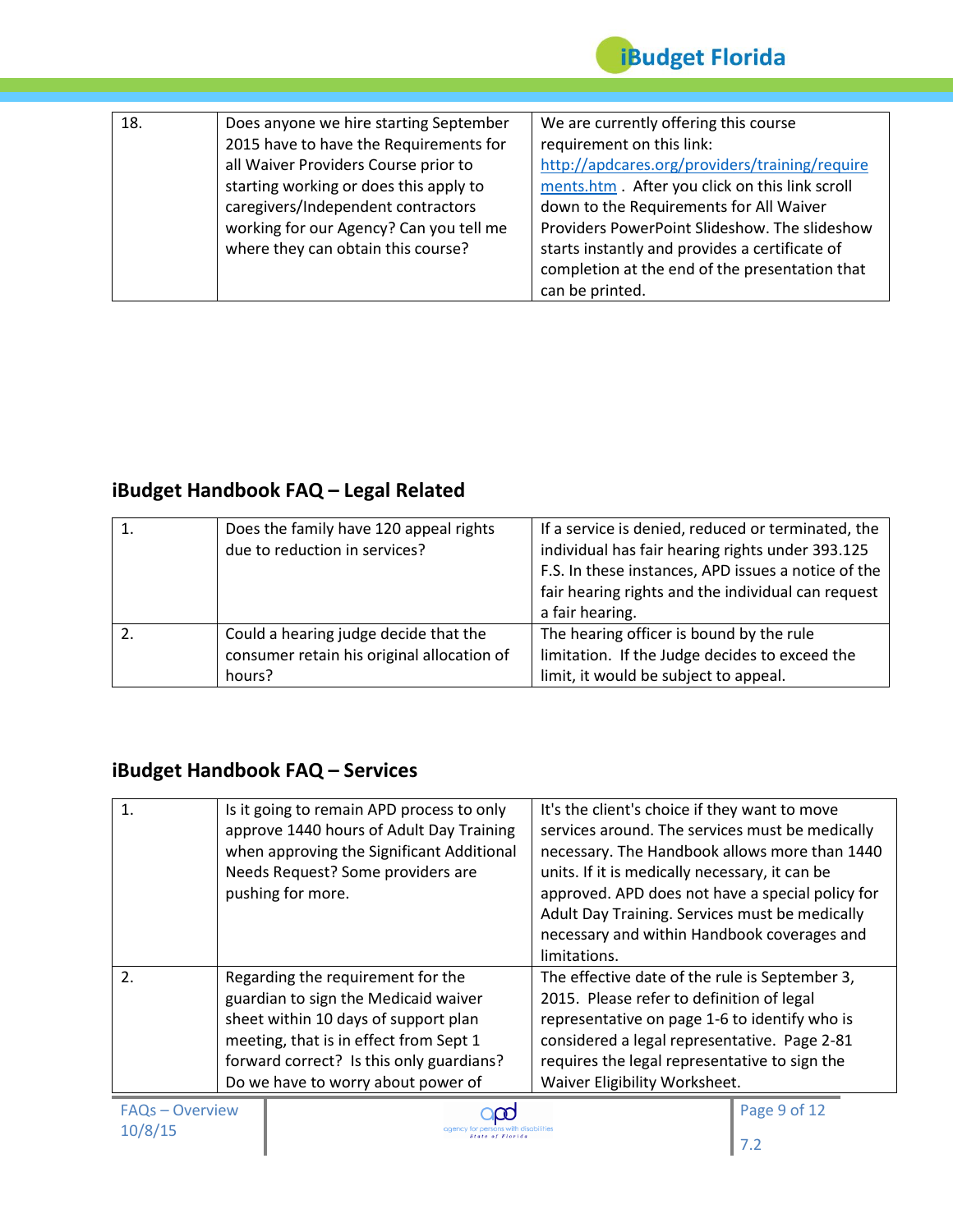

|    | attorneys or guardian advocates regarding<br>signature? Is it only when the guardians                                                                                                                                                                                                                                                                                                                                                                            |                                                                                                                                                                                                                                                                                                                                                                                                                           |
|----|------------------------------------------------------------------------------------------------------------------------------------------------------------------------------------------------------------------------------------------------------------------------------------------------------------------------------------------------------------------------------------------------------------------------------------------------------------------|---------------------------------------------------------------------------------------------------------------------------------------------------------------------------------------------------------------------------------------------------------------------------------------------------------------------------------------------------------------------------------------------------------------------------|
|    | are on the phone for the support plan                                                                                                                                                                                                                                                                                                                                                                                                                            |                                                                                                                                                                                                                                                                                                                                                                                                                           |
|    | meeting?                                                                                                                                                                                                                                                                                                                                                                                                                                                         |                                                                                                                                                                                                                                                                                                                                                                                                                           |
| 3. | On page 2-82 regarding Waiver Support<br>Coordinators and obligation to "provide<br>information to options available"" the<br>3rd bullet seems to contradict the 4th<br>bullet. The 3rd bullet says "The WSC must<br>request a BPQY from SSA for each<br>recipient who indicates an interest in<br>working". The 3rd bullet states "The<br>BPQY will be requested only if the<br>recipient experiences an impact on<br>income and benefits." Does the 3rd bullet | The Benefits Planning QuerY is to be requested<br>prior to the individual working so that the income<br>limits and benefits are clear to the individual<br>prior to earning income. The 4 <sup>th</sup> bullet refers to<br>after the individual is employed that it should be<br>requested if the person experiences changes to<br>their income or benefits either from new<br>employment income or other circumstances. |
|    | mean that the BPQY will only be                                                                                                                                                                                                                                                                                                                                                                                                                                  |                                                                                                                                                                                                                                                                                                                                                                                                                           |
|    | requested by the Agency? Because if not,                                                                                                                                                                                                                                                                                                                                                                                                                         |                                                                                                                                                                                                                                                                                                                                                                                                                           |
|    | it means that the BPQY will only be                                                                                                                                                                                                                                                                                                                                                                                                                              |                                                                                                                                                                                                                                                                                                                                                                                                                           |
|    | requested from SSA on that condition.                                                                                                                                                                                                                                                                                                                                                                                                                            |                                                                                                                                                                                                                                                                                                                                                                                                                           |
| 4. | On page 2-79, the last bullet reads: "for                                                                                                                                                                                                                                                                                                                                                                                                                        | Page 2-79 refers to recipients in independent                                                                                                                                                                                                                                                                                                                                                                             |
|    | recipients residing in their own home and                                                                                                                                                                                                                                                                                                                                                                                                                        | living while page 2-89 references individuals who                                                                                                                                                                                                                                                                                                                                                                         |
|    | considered to be in an independent living                                                                                                                                                                                                                                                                                                                                                                                                                        | have to have supports, and therefore are in                                                                                                                                                                                                                                                                                                                                                                               |
|    | situation - the WSC must conduct face-to-                                                                                                                                                                                                                                                                                                                                                                                                                        | supported living even if no supported living coach                                                                                                                                                                                                                                                                                                                                                                        |
|    | face visit every 3 months in a variety of                                                                                                                                                                                                                                                                                                                                                                                                                        | services are being provided.                                                                                                                                                                                                                                                                                                                                                                                              |
|    | settings, with a face-to-face visit in the                                                                                                                                                                                                                                                                                                                                                                                                                       |                                                                                                                                                                                                                                                                                                                                                                                                                           |
|    | recipient's place of residence at least                                                                                                                                                                                                                                                                                                                                                                                                                          |                                                                                                                                                                                                                                                                                                                                                                                                                           |
|    | every 6 months. This is contradicted on                                                                                                                                                                                                                                                                                                                                                                                                                          |                                                                                                                                                                                                                                                                                                                                                                                                                           |
|    | page 2-89, first section that reads "It is the                                                                                                                                                                                                                                                                                                                                                                                                                   |                                                                                                                                                                                                                                                                                                                                                                                                                           |
|    | WSC responsibility to visit the recipient's                                                                                                                                                                                                                                                                                                                                                                                                                      |                                                                                                                                                                                                                                                                                                                                                                                                                           |
|    | home to ensure health and safety<br>standards are met and the home meets                                                                                                                                                                                                                                                                                                                                                                                         |                                                                                                                                                                                                                                                                                                                                                                                                                           |
|    | acceptable standards as outlined in the                                                                                                                                                                                                                                                                                                                                                                                                                          |                                                                                                                                                                                                                                                                                                                                                                                                                           |
|    | APD housing survey. The WSC, along with                                                                                                                                                                                                                                                                                                                                                                                                                          |                                                                                                                                                                                                                                                                                                                                                                                                                           |
|    | the recipient and personal supports                                                                                                                                                                                                                                                                                                                                                                                                                              |                                                                                                                                                                                                                                                                                                                                                                                                                           |
|    | provider, if applicable, will review the                                                                                                                                                                                                                                                                                                                                                                                                                         |                                                                                                                                                                                                                                                                                                                                                                                                                           |
|    | health and safety checklist and financial                                                                                                                                                                                                                                                                                                                                                                                                                        |                                                                                                                                                                                                                                                                                                                                                                                                                           |
|    | profile on a quarterly basis. For supported                                                                                                                                                                                                                                                                                                                                                                                                                      |                                                                                                                                                                                                                                                                                                                                                                                                                           |
|    | living subsidy from APD, the WSC will                                                                                                                                                                                                                                                                                                                                                                                                                            |                                                                                                                                                                                                                                                                                                                                                                                                                           |
|    | review and update the financial profile on                                                                                                                                                                                                                                                                                                                                                                                                                       |                                                                                                                                                                                                                                                                                                                                                                                                                           |
|    | a quarter basis or more frequently as                                                                                                                                                                                                                                                                                                                                                                                                                            |                                                                                                                                                                                                                                                                                                                                                                                                                           |
|    | needed. There is more than one                                                                                                                                                                                                                                                                                                                                                                                                                                   |                                                                                                                                                                                                                                                                                                                                                                                                                           |
|    | contradiction - If the requirement is HV                                                                                                                                                                                                                                                                                                                                                                                                                         |                                                                                                                                                                                                                                                                                                                                                                                                                           |
|    | every 6 months but we required to do                                                                                                                                                                                                                                                                                                                                                                                                                             |                                                                                                                                                                                                                                                                                                                                                                                                                           |
|    | quarterly home and safety checklist. The                                                                                                                                                                                                                                                                                                                                                                                                                         |                                                                                                                                                                                                                                                                                                                                                                                                                           |
|    | second contradiction is that at one point it                                                                                                                                                                                                                                                                                                                                                                                                                     |                                                                                                                                                                                                                                                                                                                                                                                                                           |

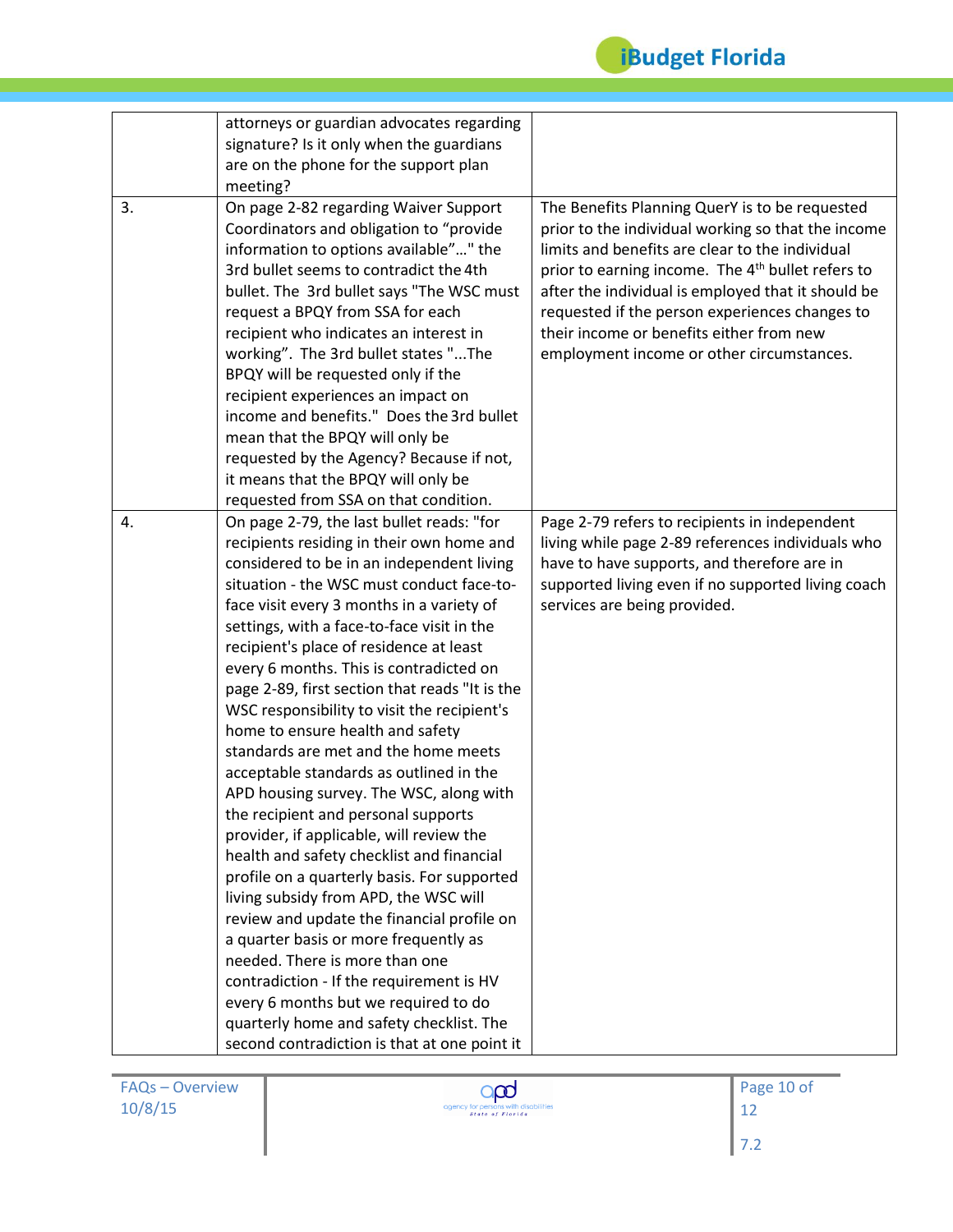

|    | says we must do health and safety<br>checklist and financial profile but in the<br>same paragraph it contradicts and we only<br>do a financial profile if the recipient is on a<br>subsidy. Which one is it? Do we do both<br>documents on all own home recipients or<br>not? |                                                                                            |
|----|-------------------------------------------------------------------------------------------------------------------------------------------------------------------------------------------------------------------------------------------------------------------------------|--------------------------------------------------------------------------------------------|
| 5. | What will happen to individuals between<br>the age of 18 and 21 who are receiving full<br><b>Waiver Support Coordination services?</b><br>Does the new Handbook require they be<br>reduced to limited WSC?                                                                    | No, there is no requirement for those individuals<br>to have limited support coordination. |

### **iBudget Handbook FAQ – Billing**

| $\mathbf{1}$ . | Should Adult Day Training providers begin    | The Agency for Health Care Administration          |
|----------------|----------------------------------------------|----------------------------------------------------|
|                | billing using the new method? When           | indicated that the new method of billing will      |
|                | should this start?                           | begin with October dates of service.               |
| 2.             | In the Florida Medicaid Management           | Skilled respite is a different procedure code than |
|                | Information System (FMMIS) respite has       | respite. The maximum units for respite is 96       |
|                | the maximum units of 96 Quarter Hours        | quarter hours per day for the QH rate and 31       |
|                | and 31 days, however; the maximum units      | days per month for the day rate. The maximum       |
|                | for skilled respite is 39 QH. Shouldn't that | units for skilled respite is 39 QH/day for the QH  |
|                | be 96 max units in FMMIS also to match       | rate and 31 units per month for the day rate.      |
|                | the respite care max units? For the Skilled  |                                                    |
|                | respite day the max units in FMMIS is 1.     |                                                    |
|                | Shouldn't that be 31 to match the respite    |                                                    |
|                | care day max units?                          |                                                    |
| 3.             | If a provider were to bill for 78 Quarter    | The maximum units for skilled respite is 39 QH     |
|                | Hours of skilled respite, would they get     | per day. APD is working with the Agency for        |
|                | paid for the 78 or the maximum units of      | Health Care Administration on updates to the       |
|                | 39 as allowed in FMMIS? This is the same     | FMMIS system.                                      |
|                | for the day skilled respite. If a provider   |                                                    |
|                | billed for 20 days per month, would they     |                                                    |
|                | get paid the 20 days or only 1 day as        |                                                    |
|                | allowed by FMMIS.                            |                                                    |
| 4.             | For Life Skills Development 1 - companion    | Yes the maximum units should be 448, APD is        |
|                | services, there is no mention of any daily   | working with the Agency for Health Care            |
|                | maximum units. Shouldn't FMMIS have          | Administration (AHCA) on updates to the FMMIS      |
|                | the maximum units as 448?                    | system.                                            |